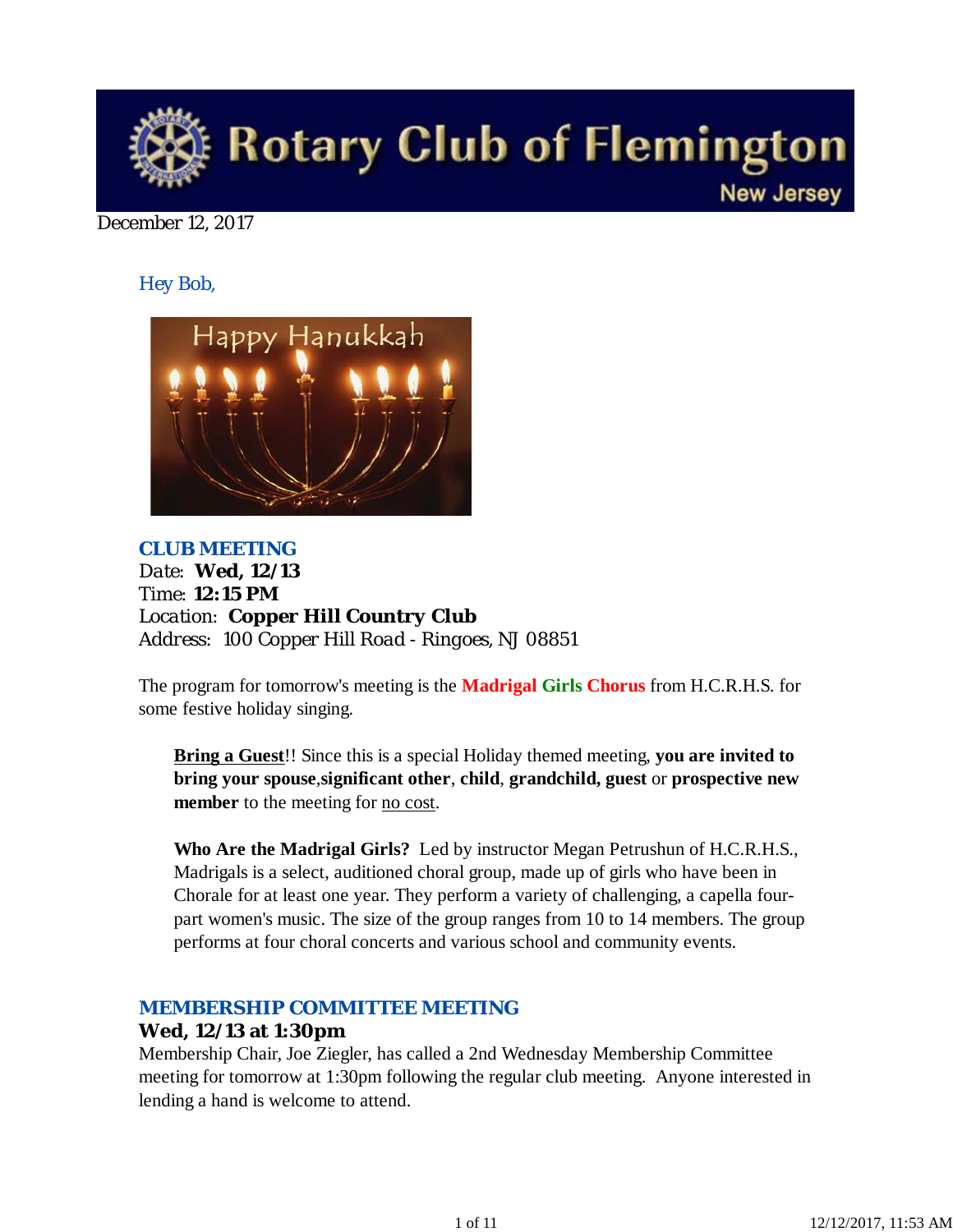

*Please Consider Donating an Unwrapped Gift for a Local Family in Need!* **Flemington Rotary's SAC Holiday Gifts**

At (or before) the Rotary meeting on Wed, 12/13, Rotarians are asked to **voluntarily** bring an

unwrapped gift (but a gift bag is appreciated!) to **supplement the Service Action Committee's (SAC) Holiday shopping**. Rotarians have always provided great support for this.

The types of items typically requested are:

\*Infant / Toddler learning toys. \*Family Fun Games (Monopoly, Scrabble, Catch Phrase, etc.). \*Gloves, scarves, socks as stocking stuffers. \*Craft kits. \*Lego kits. \*Gift Cards: WalMart, i-Tunes, Kohl's, Burlington Coat Factory, Five Below.

Dear Fellow Rotarian,

# Please Read - Important!!!!

**The Interact Club of Middlesex County Academy** from Rotary District 7510 has an entry in a global Interact video competition, *Interact - Rotary Sponsored Club - VIDEO AWARDS*. The video describes our District 7510 youth initiative.

The video is in the the top 10 so far, but we need many more votes. **Anyone can vote once every day until 13 December.** Of course, since this Interact club is from our district, **I want this video to win**. **So I ask for your vote!**

To vote, go to https://display.engagesciences.com/display/container/d/7ad911d7 c58d-459b-b49d-02c62cf88049/gallery

Once there, press Ctrl-F on your pc or option-F on your Apple, then enter **"Ariana"**. Our video is the one with the **3 girls** where the one in the middle is wearing a **light blue dress**. (When you mouse over the image, you'll see the name "Ariana Novo.")

If you are using a mobile device, scroll down through the videos until you get to ours. (You can vote on your computer and mobile device to double your vote.)

**Vote now**, then **please get as many others as possible to vote,** including family, friends and work colleagues, etc. If you could just get 3-5 votes for every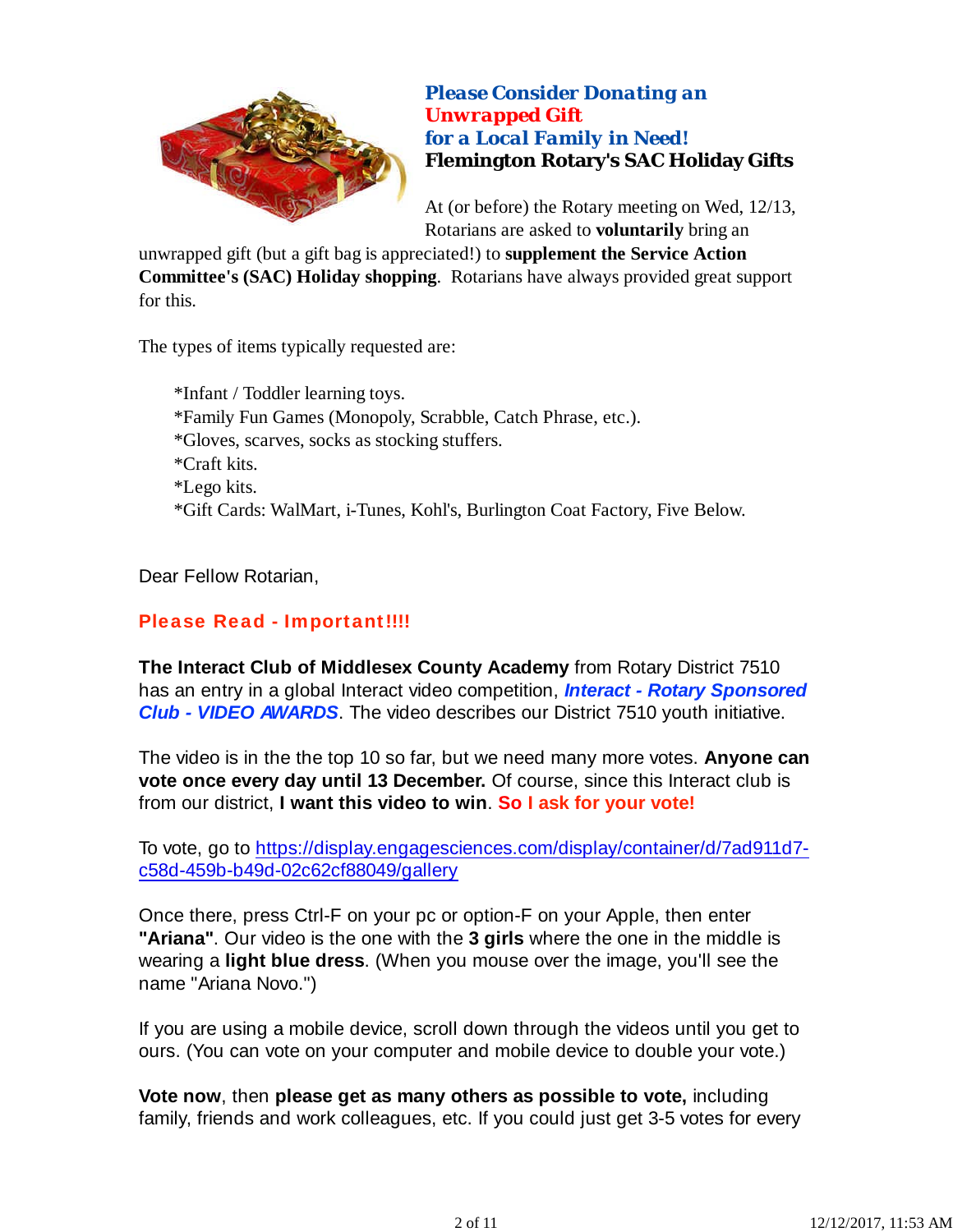member of your club every day until the 13th, that should give us a good chance to win.

This is an opportunity to **make a difference**. We can do more together than we can do alone.

Thanks. Dare to be great!

Bob Zeglarski, District Governor-Elect Rotary District 7510



## *Rotary Club of Flemington OFF-SITE MEETINGS for January 2018*

In typical fashion, Copper Hill Country Club will be closed during the month of January. Therefore, the January 2018 meetings will be held **off-site**. We will resume meetings back at Copper Hill on Wed, February 7, 2018. The following is the list of off-

site meetings for January:

Wed, 1/03: **OFFSITE** Meeting at **55 Main**. Wed, 1/10: **OFFSITE** Meeting at **Dockside Market & Grill** Wed, 1/17: **OFFSITE** Meeting at the **Hunterdon Medical Center** Wed, 1/24: **OFFSITE** Evening Meeting at **Jake's Restaurant** (**5-7pm**). Nibbles & Noshes in the upper bar. *Note that this is an evening meeting*. Wed, 1/31: **OFFSITE** Meeting at the **Hunterdon County Polytech Career Cafe**

# *RIDES for JOHN ZULLO*

**From Sandy Clark Updated 12/12/2017**

Following is an updated schedule for driving John Zullo to Wednesday Rotary meetings during the next several weeks. This will be revised as necessary in each weekly E-Monger. Scheduled drivers should contact Sandy Clark at least 24 hours before the Wednesday meeting if they are unable to drive. At the same time, John will call the scheduled driver at least a day in advance if he does not plan to attend the meeting.

# **Schedule of Drivers for John Zullo**:

- Dec. 13 Terry Martin
- Dec. 20 Dick Stothoff
- Dec. 27 No Meeting This Day.
- Jan. 03 Harry Mazujian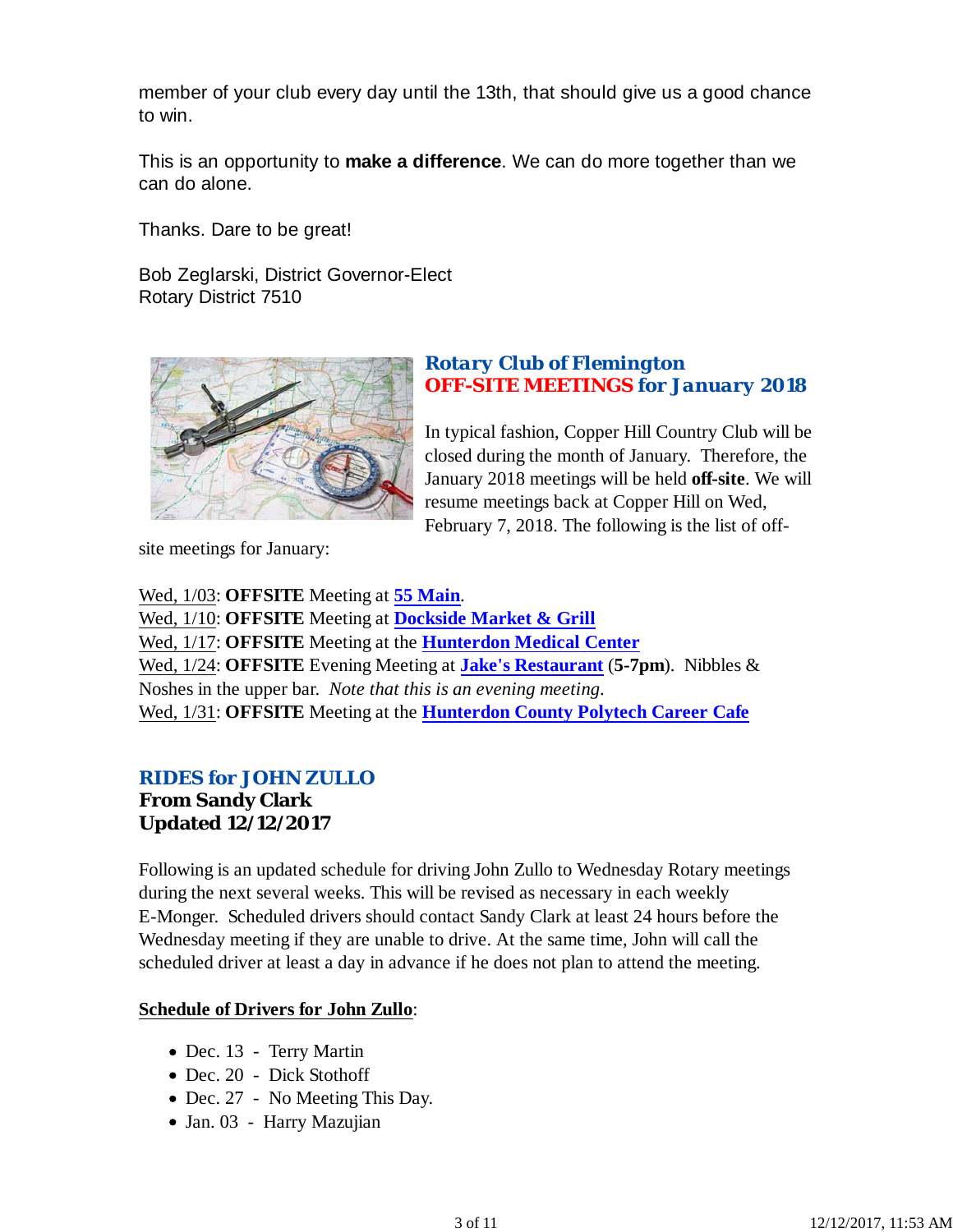Jan. 10 - Sandy Clark



*Flemington Rotary's Annual HOLIDAY COCKTAIL PARTY* **Wednesday, December 20** Location: **Al Fresco's** Address: 100 Reaville Ave - Flemington, NJ 08822 Time: 6:00 PM to 8:00 PM

The Rotary Club of Flemington would like to warmly invite you and your spouse / guest to our **Holiday Cocktail Party**! The party will be held at **Al Fresco's** located in The Shoppes at Flemington.

The evening will include an assortment of appetizers and adult drinks. Note that this is a Cocktail Party with "tapas" style appetizers to enjoy. This is not a sit down dinner.

Rotarians attending are asked to bring a wrapped **Secret Santa gift** valued around \$12.

### Cost to Attend:

- Weekly paying members will pay \$15 for their meal. No cost for their spouses.
- Quarterly paying members and their spouses attend free of charge.
- No cost for spouses of deceased Rotarians.
- Friends of Rotary & additional guests will pay \$30 per person.

Kindly **RSVP** no later than **Friday, 12/15**. An Evite invitation will be send out shortly.

For additional information or questions, please contact Karen Widico at **kwidico@njprevent.com**



## *PHOTO ALBUM from the Main Street Christmas Tree Lighting Ceremony* **Held on Friday, December 1, 2017**

**Click Here** or on the photo to the left to view the Photo Album from the recent Tree Lighting Ceremony and After-Party.

Pictured is the 2017 Christmas Tree that is proudly on display on Main Street.

A very special thanks to Dick Stothoff, Terry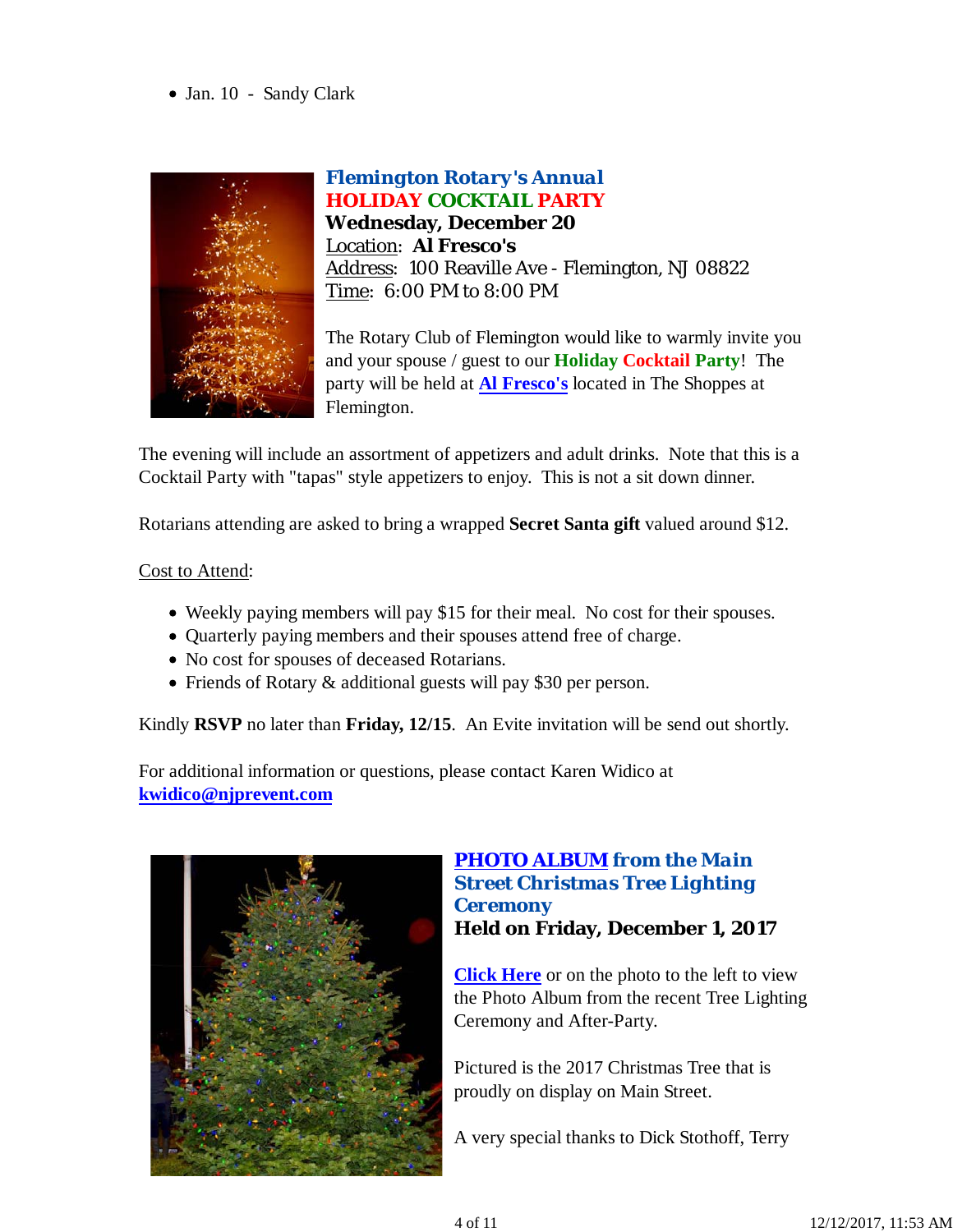Ownes and everyone else that helped to make this annual ceremony such a fun event! A special thanks to the Rev. Dr. Herb Bohler for taking the photos and generating the photo album!

# *NEW MEMBER* **Jeffrey Moore**

The Membership Committee, Board and Club have approved **Jeff Moore** for membership in the Rotary Club of Flemington. Jeff was proposed by Joe Ziegler. He will have the classification of "**Education - Secondary**". Jeff is the Superintendent for the Hunterdon Central Regional High School. He resides in Delran, NJ.

Jeff has completed his new member orientation and his official induction into the club is currently being coordinated.



# *Find us on Facebook*

Click the image to the left to connect with the Rotary Club of Flemington, NJ on Facebook.



# *The Flemington Rotary MEMBER DIRECTORY Is Updated on the Website*

A PDF copy of the Club Directory kept on the club website, located on the password protected "**Members Only**" page. To access this, simply goto **www.FlemingtonRotaryNJ.org** and click on "Members

Only" in the upper left. The page is password protected. If you do not have the password, simply email us and request it.

If you see any updates that need to be made (a change of address, email, phone number, something is not listed correctly, etc.), please email Sandy Clark and request any changes to be made. **Click Here** to generate an email to Sandy.



# *SPEAKERS & PROGRAMS BEING SOUGHT*

Mick Schaible is looking for some ideas for upcoming meeting programs and speakers. If you have any leads, please pass them onto Mick, who will follow-up to schedule the speaker.

**Click here** to generate an email directly to Mick.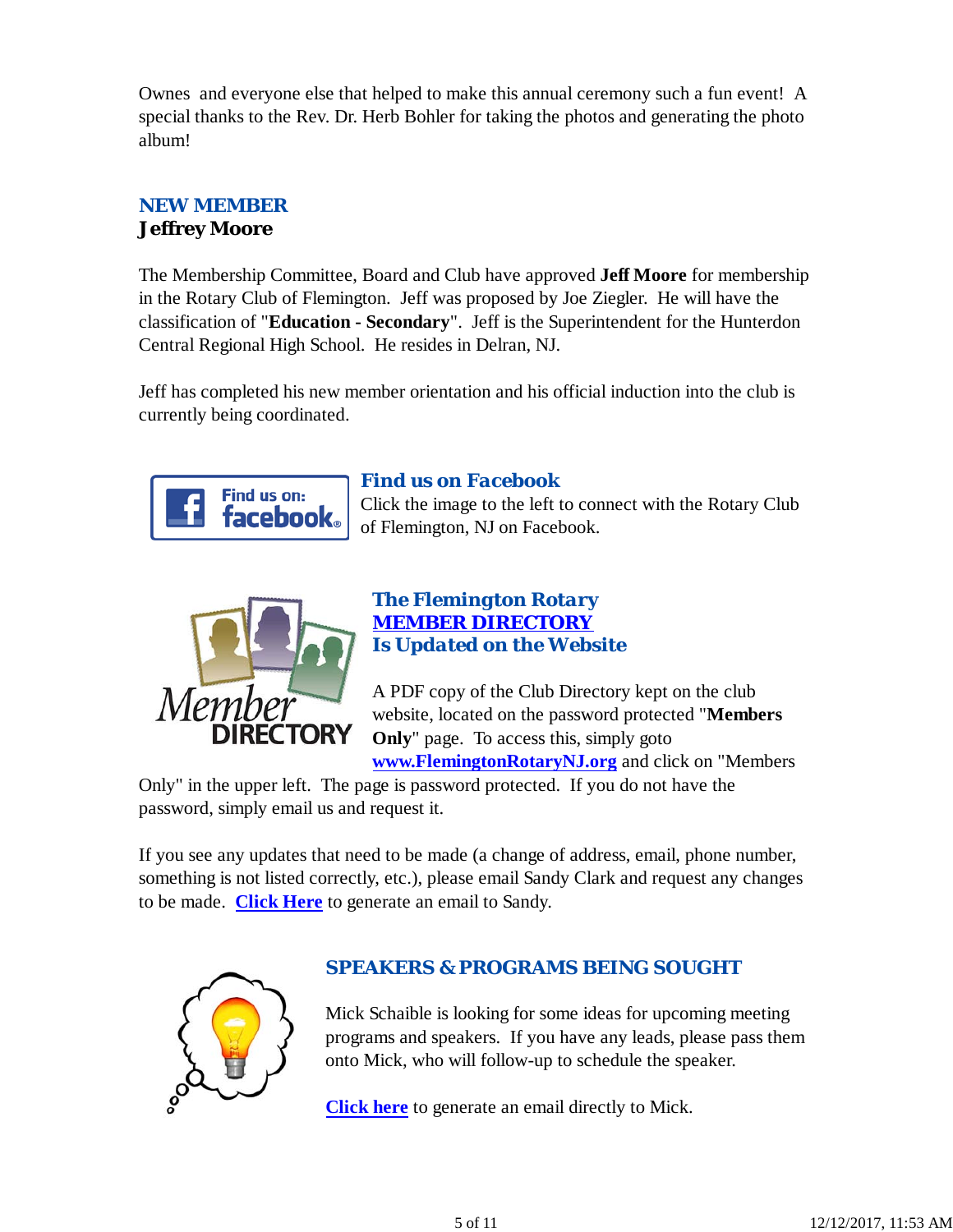

As you know, the Rotary Club of Flemington is a member of the H.C. Chamber of Commerce. This enables all Rotarians the ability to attend a Chamber function as a "member". If someone asks you what your business is, you would explain that you are a member representing the Rotary Club of Flemington. **Click Here** to visit the Chamber website for a listing of upcoming events.

## *ROTARY DISTRICT 7510 NEWS*

**Click Here** to read the current news from our Rotary District 7510.

# *UPCOMING DATES TO NOTE:*

Wed, 12/13: **Madrigal Girls Chorus** from H.C.R.H.S. for festive singing Wed, 12/20: **Flemington Rotary Holiday Cocktail Party at 6pm**. (*Note there is NO regular noon meeting on this day*) Wed, 12/27: **NO Meeting**. (*This meeting between the Holidays was canceled*)

January 2018: \*\***Refer to the Article Above for the list of Off-Site Meetings during the month of January 2018**.

**Next RCOF Board Meeting:** Wed, 1/17 at 5:30 PM (Usually the 3<sup>rd</sup> Wed). **Next Membership Meeting:** Wed, 12/13 at 1:30 PM (Usually the 2<sup>nd</sup> Wed).

#### **Upcoming RCOF Club Events, Fundraisers, Fellowship Events, Etc**.:

TBA: Hunterdon County Rotary Soup Cook-Off 9/29 (Sat): Flemington Rotary BeerFest

# **Rotary District 7510 Events & Functions:**

To Be Announced.

## *COMMITTEE LIST:*

**Click Here** to download the listing of all current Club Committee's and its members.

#### *"MEMBERS ONLY" WEBSITE:*

## **Click Here for the Members Only section of the website to find:**

- 1) The "Membership Proposal Form" to propose a new member.
- 2) New Member Information.
- 3) An Online Copy of the Club Membership Directory.
- 4) A Link to All Photos Albums of the Club.

## *ROTARY WEBSITE LINKS:*

Rotary International: **www.Rotary.org**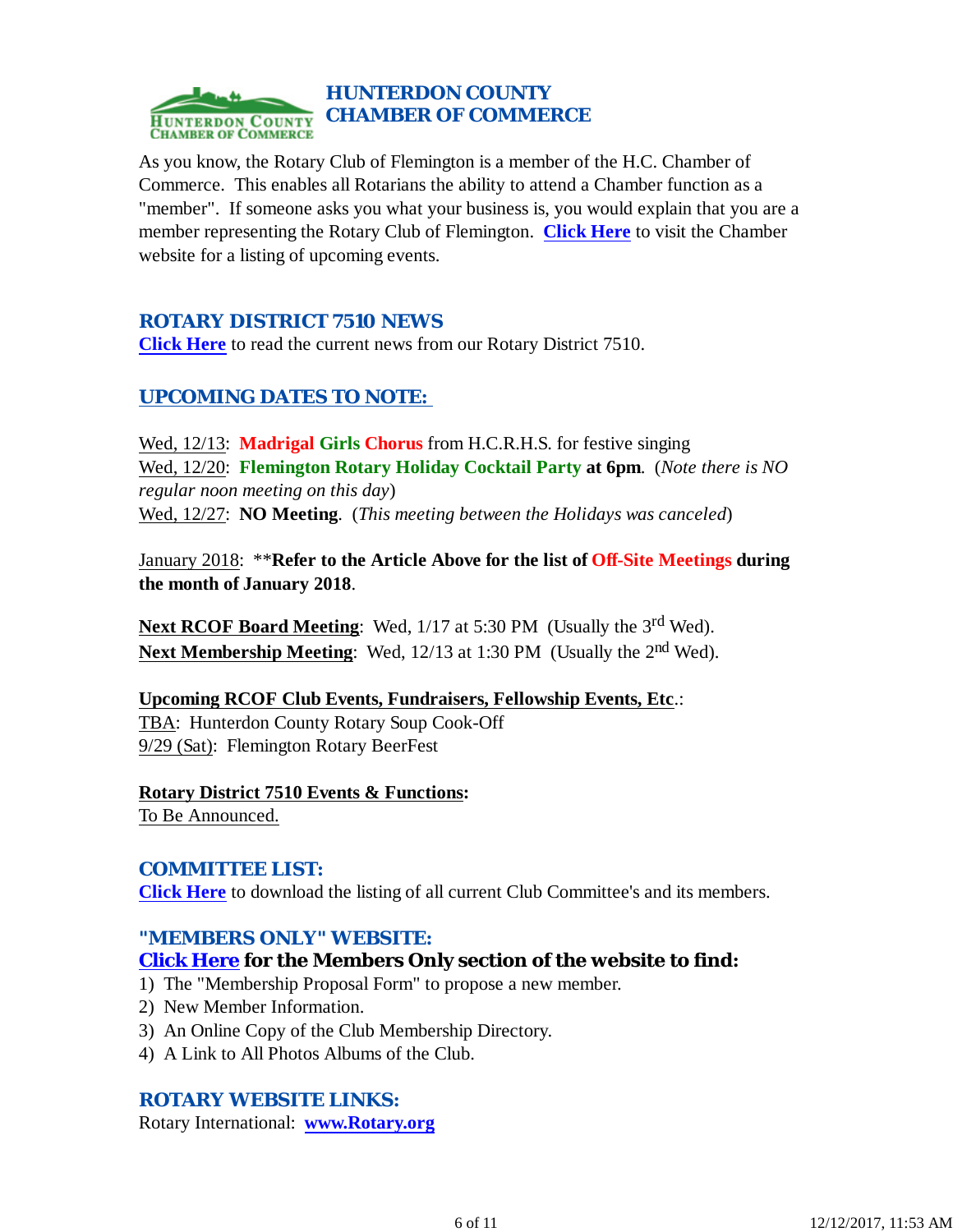Rotary District 7510: **www.RotaryNJ.org**

# *NEARBY ROTARY CLUB MEETINGS:*

As A Rotarian, you are Welcome to attend a Rotary Club meeting anywhere in the world. Click here for the Rotary Club Locator App. Or see below for some local meetings:

#### Mondays

**Lambertville/New Hope** (6:30 pm) - Lambertville Station Restaurant; 11 Bridge Street, Lambertville NJ 08530

**Piscataway** (12:15 pm) - Radisson Hotel; 21 Kingsbridge Road, Piscataway, NJ 08854

#### Tuesdays

**Whitehouse** (12:15 pm) - Max's 22; 456 Route 22 West, Whitehouse Station, NJ 08889 **Princeton** (12:15 pm) - The Nassau Club; 6 Mercer Street, Princeton, NJ 08540 **Bridgewater-Bound Brook** (12:15 pm) - Arbor Glenn; 100 Monroe St, Bridgewater 08807

#### Wednesdays

**Branchburg Township** (7:30 am): Stoney Brook Grille; 1285 Route 28, North Branch, NJ 08876

**Flemington** (12:15pm): Copper Hill Country Club; 100 Copper Hill Road, Ringoes, NJ 08851

**Hillsborough Township** (6:15 pm): Pheasant's Landing; 311 Amwell Road (Rt. 514), Hillsborough, NJ 08844

#### Thursdays

**Clinton Sunrise** (7:30 am): Clinton Fire Department; New Street, Clinton, NJ 08809 **Somerville/Bridgewater** (12:15 pm): Bridgewater Manor; 1251 US Highway 202/206, Bridgewater, NJ 08807

**Trenton** (12:15 pm): Freddie's Tavern; 12 Railroad Avenue, West Trenton, NJ 08628

#### Fridays

**North Hunterdon** (12:15 pm): Beaver Brook County Club; 25 County Club Drive, Annandale, NJ 08801

**Princeton Corridor** (12:15pm): Hyatt Regency; 102 Carnegie Center, Rt. 1 North, Princeton, NJ 08540

#### eClub

**Rotary eClub of Hunterdon Horizon**: View website for meetings or online makeups.

RI President's Call for Action in **2017-2018**: **"Rotary: Making a Difference" Rotary Club of Flemington - Our 94th Year**

Founded October 3, 1923 \* Charter #1529 \* District 7510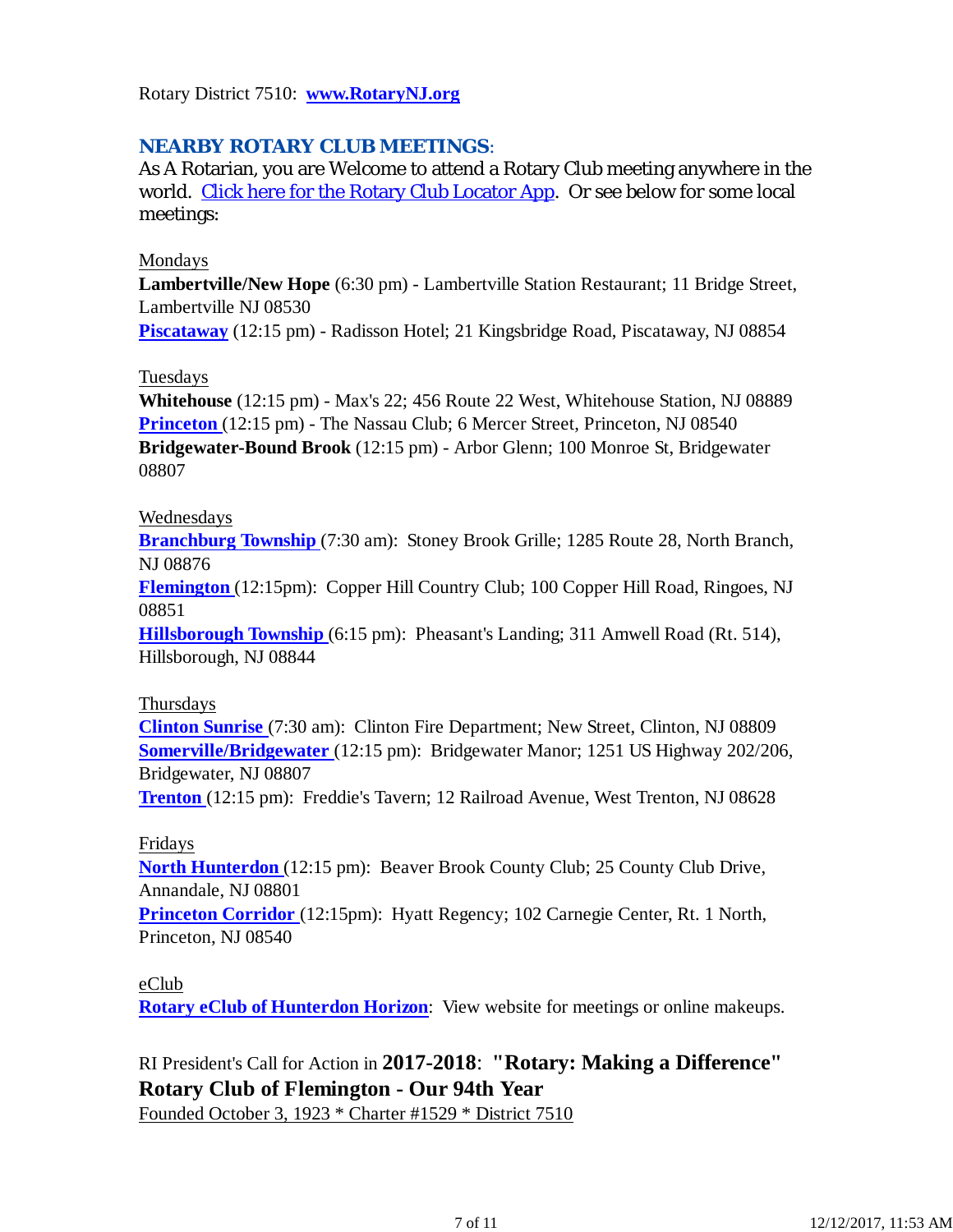| <b>Club President</b>                    | <b>Kim Metz</b>                                        |
|------------------------------------------|--------------------------------------------------------|
| President-Elect                          | **Open**                                               |
| Secretary                                | <b>Kyle Fogarty</b>                                    |
| Treasurer, General                       | <b>Nik Kritharis</b>                                   |
| Treasurer, Lunch                         | <b>Ken Skowronek</b>                                   |
| <b>Board Member</b>                      | <b>D.J. Wright</b> (immediate Past-President)          |
| <b>Board Member</b>                      | <b>Sandy Clark</b>                                     |
| <b>Board Member</b>                      | <b>Joe Ziegler</b>                                     |
| Sergeant-at-Arms                         | Ann del Campo                                          |
| R.I. President                           | Ian H.S. Riseley (Sandringham, Victoria,<br>Australia) |
| District Governor (DG)                   | <b>Bob Zeglarski</b> (Roselle-Rosselle Park)           |
| District Governor Elect (DGE)            | <b>John Shockley</b> (Hillsborough)                    |
| District Governor Nomimee (DGN)          | <b>Ann Walko</b> (Watchung-Warren)                     |
| <b>Assistant District Governor (ADG)</b> | <b>Albert Varga</b> (Lambertville-New Hope)            |

Club Meetings: **Wednesday, 12:15 pm, Copper Hill Country Club** 100 Copper Hill Road, Ringoes 08551



**MISSION STATEMENT:** The mission of Rotary International is to assist and guide Rotarians and Rotary clubs to accomplish the Object of Rotary to ensure Rotary's continuing relevance and to help build a better world, emphasizing service activities by individuals and groups that enhance the quality of life and human dignity, encouraging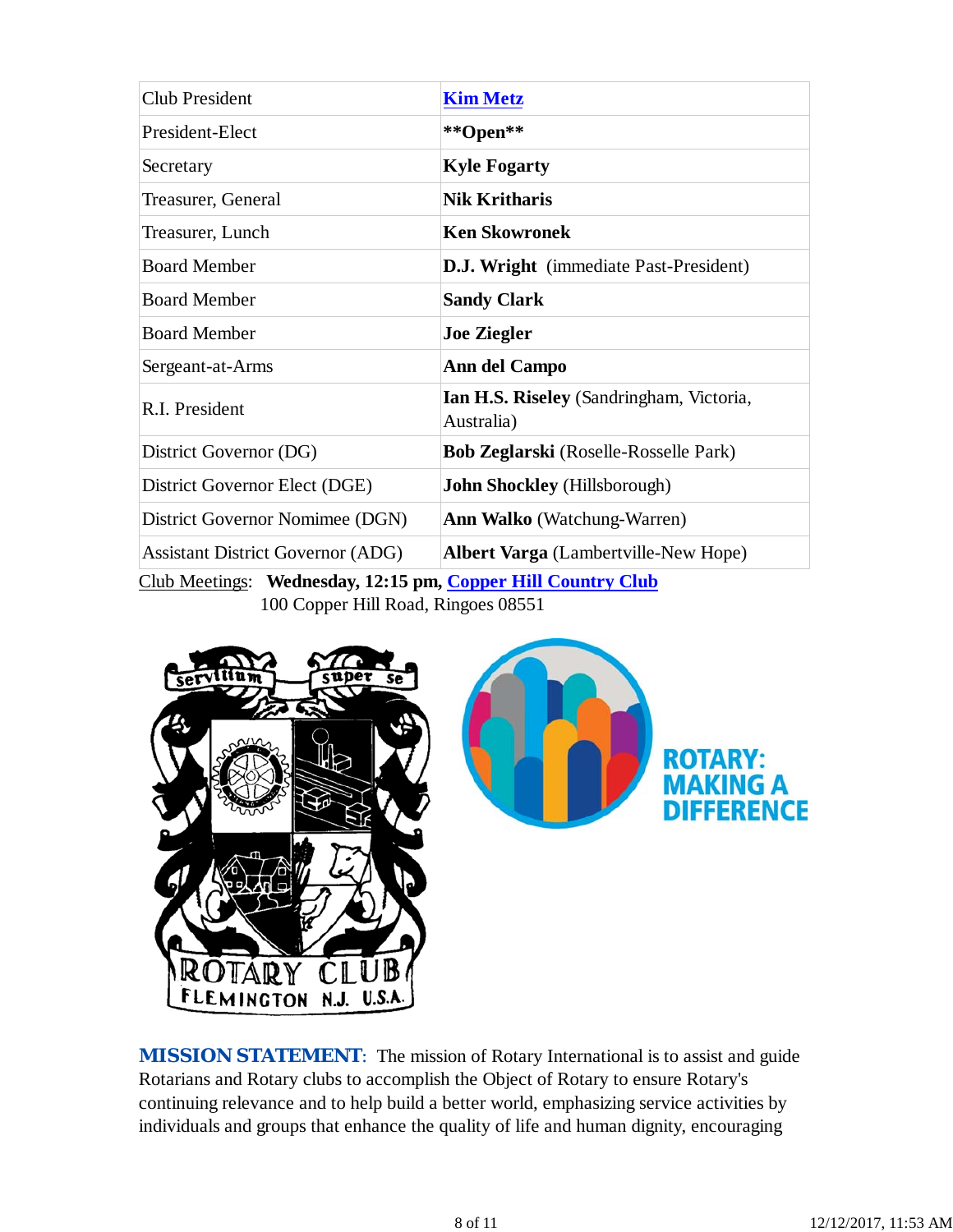high ethical standards, and creating greater understanding among all people to advance the search for peace in the world.

**THE OBJECT OF ROTARY:** The object of Rotary is to encourage and foster the ideal of service as a basis of worthy enterprise and, in particular, to encourage and foster:

**1st**: The development of acquaintance as an opportunity for service;

**2nd**: High ethical standards in business and professions, the recognition of the worthiness of all useful occupations, and the dignifying of each Rotarian's occupation as an opportunity to serve society;

**3rd**: The application of the ideal of service in each Rotarian's personal, business and community life;

**4th**: The advancement of international understanding, goodwill, and peace through a world fellowship of business and professional persons united in the ideal of service.

## **THE 4-WAY TEST:** "Of the things we think, say or do:

- **1st**: Is it the Truth?
- 2<sup>nd</sup>: Is it Fair to all concerned?
- **3rd**: Will it build goodwill and better friendships?
- **4th**: Will it be beneficial to all concerned?"

# *ROTARY's AVENUE'S OF SERVICE*:

**1)** Through **Club Service**, we have fun, build lasting friendships, and make sure that our club runs well.

**2)** Through **Vocational Service**, we volunteer our professional skills to serve others and promote integrity in everything we do.

**3)** Through **Community Service**, we address local needs and work with our community to bring lasting improvements.

**4)** Through **International Service**, we meet humanitarian needs around the globe and promote world understanding and peace.

**5)** Through **Youth Service**, we work with young people to help them become the next generation of leaders, visionaries, and peacemakers.

# **2017-2018 CLUB MEMBER ROSTER Rotary Club of Flemington, NJ**

Current Number of Members: 37

| <b>Rotarian</b>             | <b>Member Since</b> | <b>Classification</b>           |
|-----------------------------|---------------------|---------------------------------|
| Bohler, Herbert C. (Herb)   | 1977                | <b>Specialty Advertising</b>    |
| Boynton, Adam               | 2016                | <b>Church / Social Services</b> |
| Chittenden, Robert L. (Bob) | 2003                | M.E.F.P. Consulting Engineering |
| Clark, Arthur L. (Sandy)    | 1987                | Printing                        |
| Davidson, James G. (Jim)    | 2002                | <b>Rubber Products</b>          |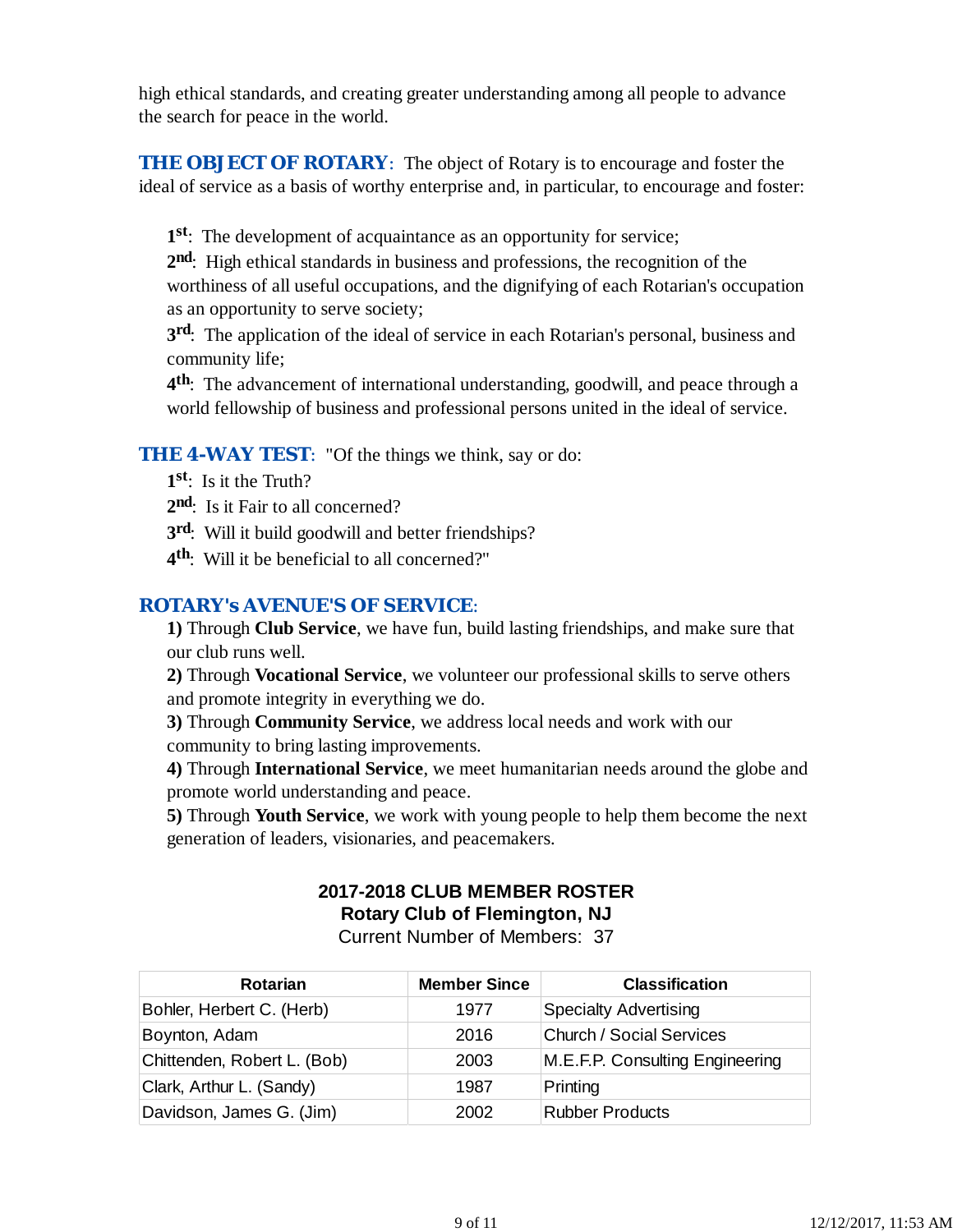| del Campo, Ann                    | 2016 | <b>Scientist &amp; Farmer</b>     |
|-----------------------------------|------|-----------------------------------|
| Ferrari, Frederick J. (Fred)      | 1964 | Orthodontia                       |
| Fisher, Charles H. (Charlie)      | 1961 | <b>Funeral Services</b>           |
| Fisher, Thomas H. (Tom)           | 2012 | Property & Casualty Insurance     |
| <b>Fogarty, Kyle M.</b>           | 2017 | <b>Financial Advisor</b>          |
| Harrison, Jeffrey (Jeff)          | 1996 | Psychotherapy                     |
| <b>Hyatt, Frederic D. (Fred)</b>  | 2017 | <b>Retired - Aerospace</b>        |
| Kamnitsis, Christopher P. (Chris) | 2001 | <b>Financial Planning</b>         |
| Kritharis, Nikolaos (Nik)         | 2016 | Dentistry                         |
| Liebross, Ira                     | 1997 | <b>Family Medicine</b>            |
| Loew, Darren                      | 2002 | Orthodontics                      |
| Martin, Teresa (Terry)            | 1993 | Solid Waste/Recycling             |
| Mazujian, Harry                   | 2004 | Clergy                            |
| McWilliams, Nancy                 | 1992 | Psychotherapy                     |
| Metz, Kim                         | 2007 | <b>Technical Education</b>        |
| Muller, George D.                 | 1964 | <b>Cut Glass Manufacturing</b>    |
| Newland, Robert D. (Bob)          | 1998 | Insurance                         |
| Ownes, Terry M.                   | 1987 | <b>Floor Covering</b>             |
| Phelan, Christopher J. (Chris)    | 2009 | <b>Chamber Of Commerce</b>        |
| Randolph, R. Wayne                | 1982 | <b>Veterinary Medicine</b>        |
| Ruberto, Johanna S.               | 2016 | <b>High School Administration</b> |
| Schaible, R. Michael (Mick)       | 1998 | <b>Appraisal Services</b>         |
| Skowronek, Kenneth J. (Ken)       | 1994 | <b>Family Law</b>                 |
| Sollner, Richard F. (Dick)        | 1962 | Air Transportation                |
| Stothoff, Richard H. (Dick)       | 1966 | <b>Sanitary Engineering</b>       |
| Widico, Karen A.                  | 1997 | <b>Public Health Services</b>     |
| Williams, Gwen                    | 1991 | Purchasing/Manufacturing          |
| Wise, Robert (Bob)                | 1992 | <b>Hospital Administration</b>    |
| Woske, Harry                      | 1977 | Cardiology                        |
| Wright, Daniel J. (D.J.)          | 2003 | <b>Funeral Services</b>           |
| Ziegler, Joseph E. (Joe)          | 1988 | <b>Investment Advisor</b>         |
| Zullo, John J. (Johnnie)          | 1987 | <b>Chemical Engineering</b>       |

Yours in Rotary Service, Bob Chittenden

**Rotary Club of Fleminton, NJ** PO Box 751 - Flemington, NJ 08822 www.FlemingtonRotaryNJ.org

Providing "Service Above Self" Since 1923